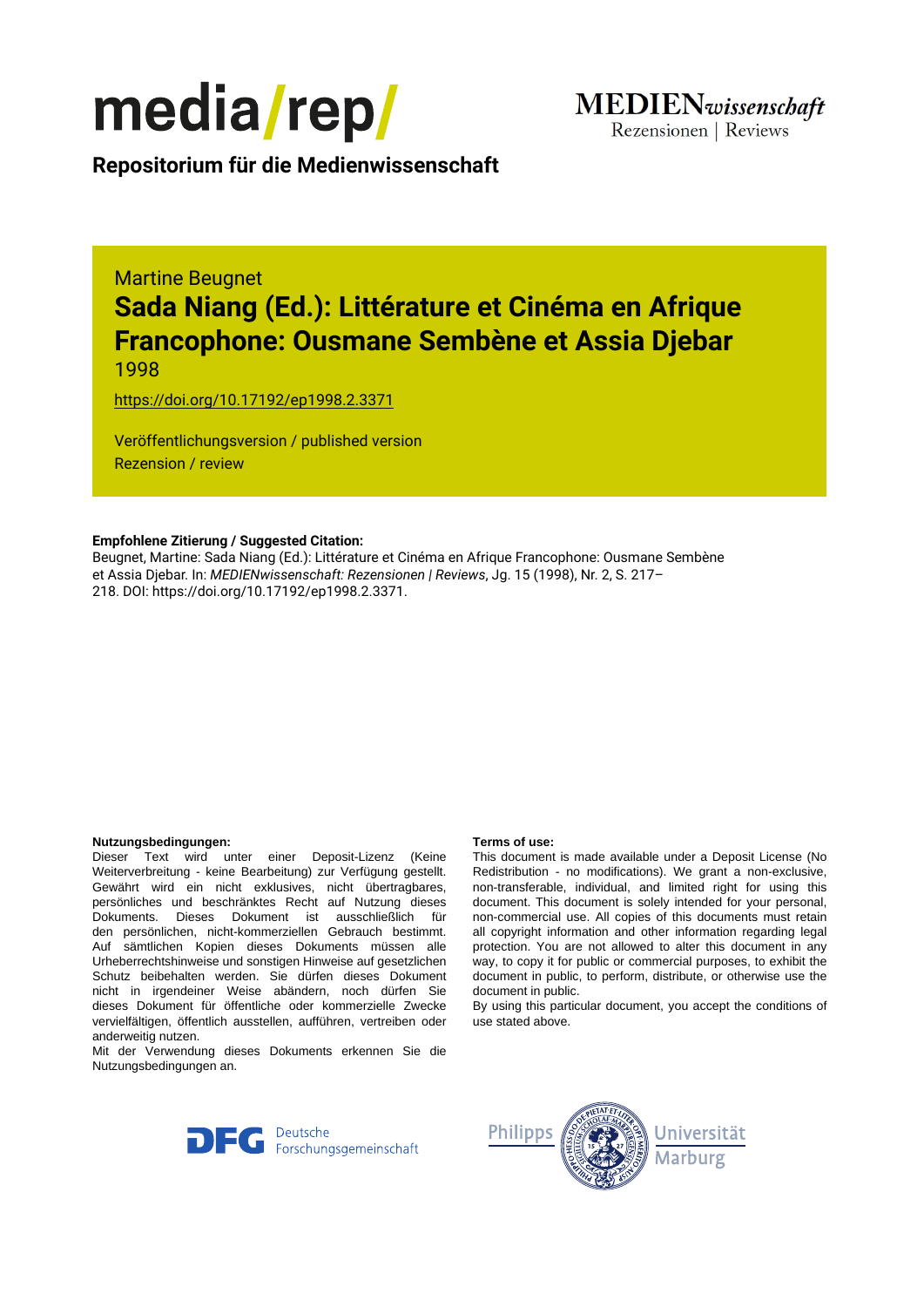## Sada Niang (Ed.): Littérature et Cinéma en Afrique Francophone: **Ousmane Sembene et Assia Djebar**

Paris: l'Harmattan 1996, 254 S., ISBN 2-7384-4875-5, FF 150.00

The series of articles gathered in this book draw a parallel between the work of Algerian writer and filmmaker Assia Djebar and Senegalese writer and filmmaker Ousmane Sembène. Djebar and Sembène are of a different generation, gender and nationality, but their works reflect a common central interest in themes that have been essential in the development of the literary and filmic production in French speaking Africa. In comparing and contrasting the work of the two authors, *Litterature et Cinéma* constitutes an investigation of issues that are central to the culture and identity of post-colonial societies. Some of the articles focus on the confrontation with the colonial past, and the desire to write another historv. or to write history differently  $-$  a desire that is shared by both filmmakers, but approached in a revealingly contrasted way. The book also addresses the issue of the representation of women in their role as disruptive forces that question the dominant powers and established order. In addition. a number of the articles look at Djebar and Sembène's work as reflections of the elaboration of polysemic societies, and highlight the significance of the different use of languages – French, as opposed to Wolof or Arabic, in film and in writing.

Mamadou Diouf looks at two Senegalese films, *Ceddo* (Sembène, 1976) and *Hyenes* (Mambéty, 1992), showing how – through their common concern with social elements of rupture represented by women and marginalized people - the two directors adapt a different approach to the representation of history. In Frederick Ivor Case 's article, Djebar's and Sembene 's use of several languages and media is discussed. Case demonstrates how, while this versatility allows both authors to create new territories, it also reflects a coherent ideological discourse. Suzanne Crosta, however, contrasts the ways in which Sembène and Djebar treat the problematic of the gaze and of the voice when concerned with those who are traditionally deprived of both: Sembène's approach is an engaged one, marked by a clear ideological project, while in Djebar's work, the social discourse does not offer such a direct resolution. In both these author's works though, one finds the desire to experiment with images and sounds so as to question power structures and to expand the frontiers of the imaginary. Alioune Tine underlines some of the aesthetic strategies elaborated by both authors in order to change or to deconstruct the linguistic norms of and to offer a resistance to the Ianguage of the colonial power that has fostered linguistic and cultural alienation in their countries. Sada Niang